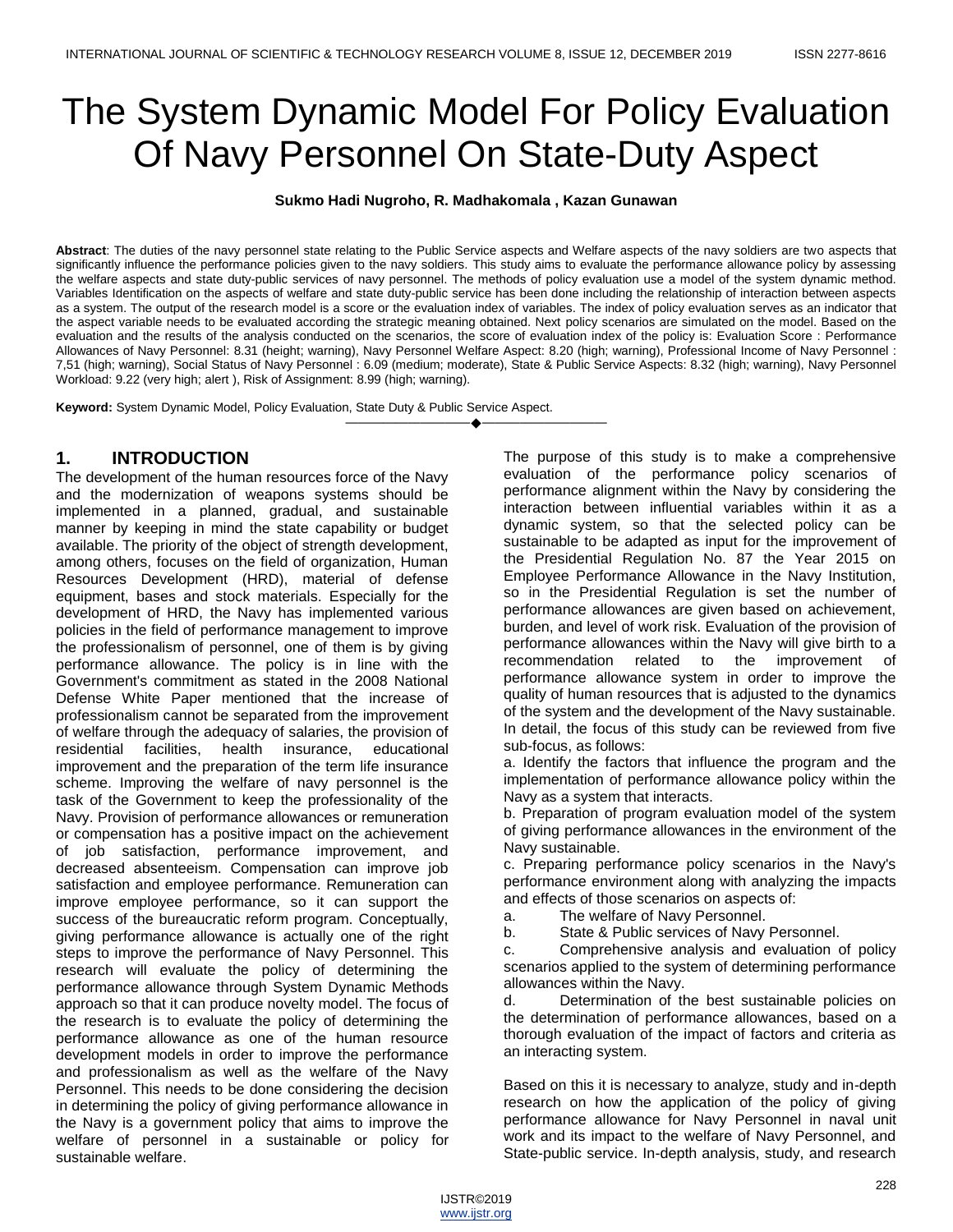are conducted by considering the dynamics of the upcoming system so as to obtain the results and the real impact of the best policy evaluation in the field of Human Resources so that it can be used to improve the performance allowance system within the Navy.

## **2. MATERIALS AND METHODS.**

#### **2.1. System Dynamic Model**

The System Dynamic Model is a comprehensive policy evaluation model that views each issue holistically, systematically and integratively. By using system dynamic model, expected process and problem-solving result expected to be executed effectively and efficient [6]. There are seven interlocking problem-solving steps forming a loop in the dynamic system methodology [11]:

- a. Identification and definition of the problem,
- b. Conceptualization of the system,
- c. Model formulation,
- d. Simulation and validation of models,
- e. Policy analysis and improvement,
- f. Understand and distinguish,
- g. Implementation of policies.

The loop shows that each subsystem is interconnected and continuously connected never ends. This indicates that every problem has an ever-evolving system dynamics [13]. This paper has many literatures to support the research, such as : A New Method for Modeling System Dynamics [14], System Dynamics-based Modeling and Analysis of Greening the Construction Industry Supply Chain [2], The Politics of Public Policy and Problems of Implementation in Africa [5], Leadership, Governance and Public Policy Implementation Competencies in the Broader Public Sector [8], Establishing the Location of Naval Base Using Fuzzy MCDM and Covering Technique Methods [9], Applied of Impressed Current Protection Design Network At Naval Base [1].

#### **2.1.1. System Dynamic Model Variables**

Some system dynamic model variables can be seen in Figure 1 :



*Figure 1. Level, Rate, Auxiliray Variable*

The Variables are :

a. Level

In Figure 1. It can be explained that the level variable represents the accumulation or integration of a stream over time. In real systems, there are basically two types of levels: the physical subsystem or the information subsystem. (a) The physical subsystem is concerned with the flow of physical resources such as materials, labor, money, orders and so on. (b) The information subsystem is concerned with the flow of information in systems connecting physical (Stermann, 2000).

b. Rate

In Figure 1. it can be further explained that the rate variable in the system is basically a decision variable that is governed by one or more policy structures. Rate determines the incoming/outflow flow from/towards a level. The decision taken is to determine the magnitude of the effect of a rate at a time on the level and information about the system. A rate is measured by policies translated in the form of the flow of information that affects the variable rate [11].

c. Auxiliary

In Figure 1. It can be explained that auxiliary variables are complementary variables that theoretically represent a better and clear policy structure. This variable is an additional variable that can not be eliminated in the policy structure illustrated in the model [11]

### **2.1.2. System Dynamic Model Diagram**

In the development of system dynamic model there are 2 model diagrams:

a. Causal Loop Diagram

The causal loop diagram is the disclosure of a causal relationship into a particular image language. The image language is an interconnected arrow, thus forming a causal loop where the arrowhead reveals the cause and tip of the arrow expressing the effect. Both, the elements of cause or effect, or one of them (cause or effect only) must refer to measurable circumstances, both qualitatively for perceived and quantitative circumstances for actual circumstances. They can be positive or negative. Called positive if the variable change at the beginning of the flow causes the increase of the variable value at the end of the flow. Conversely, it is called negative if changes in the variable at the beginning of the flow cause the reduced flow value. [11]. The sample of simple causal loop diagram as follows:



*Figure 2. Simple Causal Loop Diagram*

b. Stock & Flow Diagram

Stock & Flow Diagrams represent flow structures in detail, so it can be used to construct mathematical models. The simulation flow diagram illustrates the relationship between variables and is expressed in the form of feedback structure symbols. The sample of simple stock & flow diagram as follows: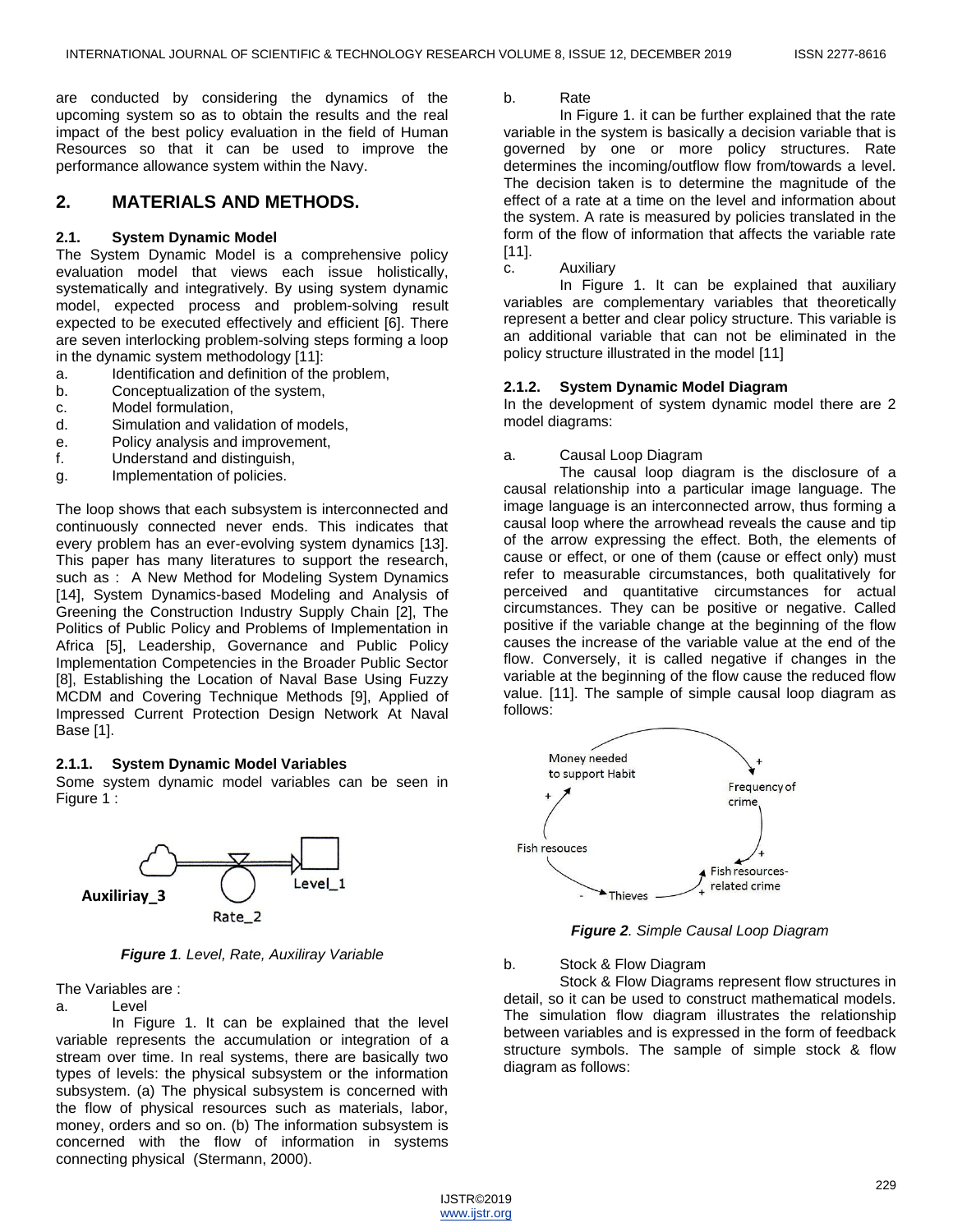

*Figure 3. Stock and Flow Diagram* 

### **2.2. State Duty or Public Service of Navy Personnel**

The Indonesian Navy is one of the institution of state organizing state and public service. Public services carried out by the Navy as stipulated in Law No. 34 of 2004 on the Indonesian Navy, which affirms the main task of the Indonesian is to carry out Military Operations for the War (OMP) and Military Operations Other Than War (OMSP) to protect the entire nation and the entire spill of Indonesia from the threat and disruption of the integrity of the nation and state. Public services are prepared and carried out by public service providers, which are the work units of public service providers residing in the state institutions, corporations, and independent institutions established by the law [4]. Based on the decision of Indonesian Navy Commander, the public service carried out by the Navy focused on activities:

a. Operation of PPRC (The Quick Reaction Safety Forces),

b. Operation of PPRC (The Quick Reaction Security of Support Force),

- c. Border Security Operations and Outlying Islands,
- d. Procurement of goods and services,
- e. Public health services,

f. Optimizing the active role of the Navy in the life of nation and state to assist the acceleration of national development.

There are some basic points in the delivery of public services by government officials to be considered [3] include:

a. Empathy with the community. Government apparatus including The Navy Personnel serving the affairs of the service provider agencies should be able to empathize, concern and be sincere with the public or the public of the service user.

b. Prohibition of procedures. Public service procedures should be designed as short as possible, so the concept of a one-stop shop is really implemented.

c. Clarity of public service procedures. The service procedure should be designed as simply as possible and communicated to the public service users.

d. Minimization of service requirements. Requirements in administering services should be limited as little as possible and as much as is absolutely necessary.

e. Clarity of authority. The authority of the state apparatus serving the community of service users should be formulated as clearly as possible by creating a task chart and distribution of authority.

f. Transparency of costs. The service charge should be set as minimum and as transparent as possible.

A certainty of schedule and duration of service. Schedule and duration of service must also be sure so that people have a clear picture and not restless.

h. Clarity of the rights and obligations of state apparatuses, including The Navy Personnel and the public or the public as customers. Rights and obligations both for the state apparatus and for the community as customers must be clearly defined and supplemented by sanctions and provisions of indemnification.

i. The effectiveness of complaint handling. Good service wherever possible should avoid complaints. However, if a complaint arises, a mechanism must be designed to ensure that complaints are handled effectively so that the issues can be resolved promptly [12].

## **2.3. The Welfare of Navy Personnel**

The term welfare is an ambiguous meaning, it is used to refer to the well-being of individuals and to systems designed to be given to society (Moyano, 2008). At a certain level, the function of social welfare is to provide the same social order for each set of orders on the individual. Provisions in welfare include health care, housing, social security, education and social work [10]. In the context of the welfare of Navy soldiers, the happiness, prosperity, satisfaction, quality of life of Navy soldiers can be achieved as a reward for performance in order to serve the country and nation. There are many indicators of welfare that can be achieved by a Navy Personnel. The researcher identified, among others:

a. Salary and income/take-home pay is enough.

b. Gaining clothing and food and adequate housing, so that soldiers can live safely no need to feel anxious in the face of life in the future;

c. Obtain health facilities including medical personnel, medicines, hospitals and health centers of Navy Personnel with adequate equipment and personnel at a reasonable cost for the purchasing power of Navy Personnel;

d. Gain the education of both the soldier himself and his family at all levels of either general or professional education;

e. Getting old age guarantees, so the soldier feels calm and secure in facing his old age or when he can not earn a living;

f. Getting adequate means of transportation, so that the Navy Personnel easily, quickly and cheaply to move in the face of all its affairs;

g. Getting job descriptions according to their desires and abilities;

h. Gain opportunities to develop and enjoy culture, perfecting the life of religious morals and intellectual life;

i. Getting the possibility to rest or leave and enjoy entertainment

## **3. RESULT AND DISCUSSION**

## **3.1. Variable Identification**

Based on the observation and understanding of the performance allowance system within the Navy, it can be identified that all the variables affecting the performance system of Navy Personnel, which can be categorized into 3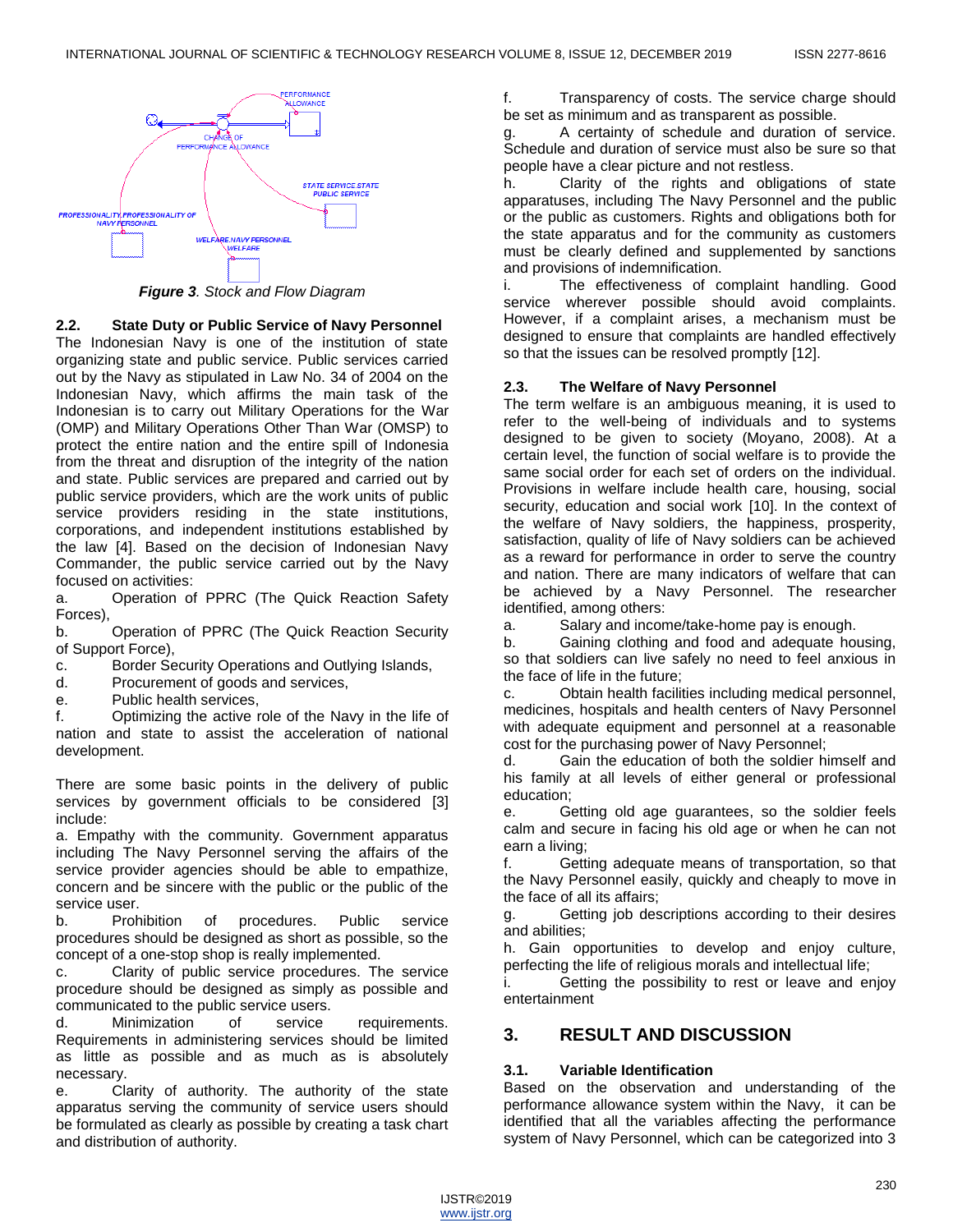(three) main aspects of performance evaluation system evaluation:

- a. The Professionally of Navy Personnel
- b. The Welfare of Navy Personnel.

c. The State Duty or Public Service of Navy Personnel

In this study, more details will be identified specifically on the Welfare Aspects and State & Public Service Navy Personnel Aspects. Based on the results of the identification of performance allowance system of the Navy personnel variables, there are significant variables as shown in Table 1. Welfare Aspects Variable and Table 2. State Duty & Public Service Aspects Variable, as follows:

*Table 1. Welfare Aspects*

| Welfare Aspects Variable : |                           |  |  |  |  |  |  |  |
|----------------------------|---------------------------|--|--|--|--|--|--|--|
| a.                         | Salary / Income           |  |  |  |  |  |  |  |
| b.                         | Education                 |  |  |  |  |  |  |  |
| c.                         | Health                    |  |  |  |  |  |  |  |
| d.                         | Housing                   |  |  |  |  |  |  |  |
| е.                         | <b>Social Status</b>      |  |  |  |  |  |  |  |
| f.                         | <b>Public Recognition</b> |  |  |  |  |  |  |  |
|                            | Institution Recognition   |  |  |  |  |  |  |  |

*Table 2. State Duty & Public Service*  State & Public Service Aspects Variable :

| <u>Jiale &amp; I upilu Jervice Aspects</u> variable. |                              |  |  |  |  |  |  |  |
|------------------------------------------------------|------------------------------|--|--|--|--|--|--|--|
| a.                                                   | Navy Main Task               |  |  |  |  |  |  |  |
| b.                                                   | Military Operation / War     |  |  |  |  |  |  |  |
| c.                                                   | Military Operation / Non-War |  |  |  |  |  |  |  |
| d.                                                   | <b>Maritime Territorial</b>  |  |  |  |  |  |  |  |
| e.                                                   | <b>Public Sociality</b>      |  |  |  |  |  |  |  |
| f.                                                   | <b>Risk Assignment</b>       |  |  |  |  |  |  |  |
| g.                                                   | Work Load                    |  |  |  |  |  |  |  |

Each variable on the aspect of welfare and public service aspect of the Navy soldiers has interrelated values and forms an interaction in the Evaluation of Performance Allowances System.

## **3.2. Index of Evaluation**

Each variable in the Evaluation of Performance Benefit System is assessed and scored (rating) on the dynamic system model, namely: (1) Very Low, (2) Low, (3) Medium, (4) High and (5) Very High by using parameters measurable. The evaluation index serves to show that these variables need to be given special attention in the evaluation of performance allowance systems, according to the value of the conversion index and the strategic significance of very safe, secure, moderate, warning and alert. The higher the value of the conversion index the higher the variable is evaluated. The Evaluation Index can be shown in Table 3 as follows :

|  | <b>Table 3.</b> Index of Evaluation |  |  |  |  |  |  |  |  |  |
|--|-------------------------------------|--|--|--|--|--|--|--|--|--|
|  |                                     |  |  |  |  |  |  |  |  |  |

| Performance Allowances Variable      |                |           |  |  |  |  |  |  |  |  |
|--------------------------------------|----------------|-----------|--|--|--|--|--|--|--|--|
| Evaluation of                        | Index          | Strategic |  |  |  |  |  |  |  |  |
| Performance<br>Allowance<br>Variable | Conversion     | Meaning   |  |  |  |  |  |  |  |  |
| Very Low                             | $1.00 - 2.99$  | Very Safe |  |  |  |  |  |  |  |  |
| Low                                  | $3.00 - 4.99$  | Safe      |  |  |  |  |  |  |  |  |
| Medium                               | $5.00 - 6.99$  | Moderate  |  |  |  |  |  |  |  |  |
| High                                 | $7.00 - 8.99$  | Warning   |  |  |  |  |  |  |  |  |
| Very High                            | $9.00 - 10.00$ | Alert     |  |  |  |  |  |  |  |  |

The Causal Loop Diagram Model

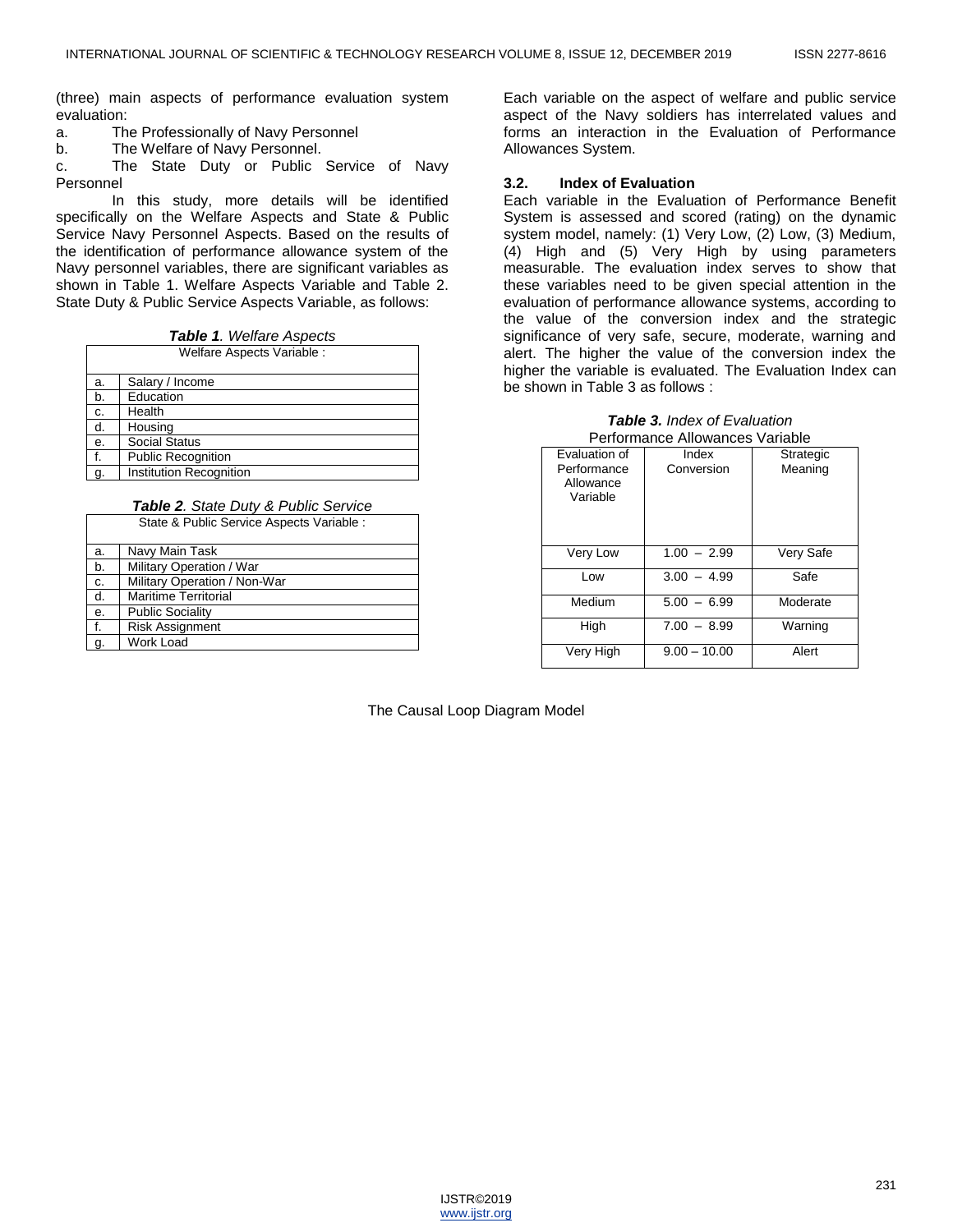

*Figure 4. Causal Loop Diagram of Interaction Model on Navy Duty System*

Stock and Flow Diagram



*Figure 5. Stock and Flow Diagram of the Main Aspects of the Performance Allowances*

The Formulation

PERFORMANCE ALLOWANCE NAVY PERSONNEL: PERFORMANCE ALLOWANCE(t) = = PERFORMANCE ALLOWANCE(t - dt) + (CHANGE\_OF\_\_PERFORMANCE\_ALLOWANCE) \* dt INIT PERFORMANCE\_\_ALLOWANCE = 5 INFLOWS:

CHANGE\_OF\_\_PERFORMANCE\_ALLOWANCE ((0.342\*STATE\_SERVICE.STATE\_PUBLIC\_SERVICE+0.3 53\*WELFARE.NAVY\_PERSONNEL\_WELFARE+0.305\*PR OFESSIONALITY.PROFESSIONALITY\_OF\_\_NAVY\_PER SONNEL))-PERFORMANCE\_ALLOWANCE

Welfare Aspect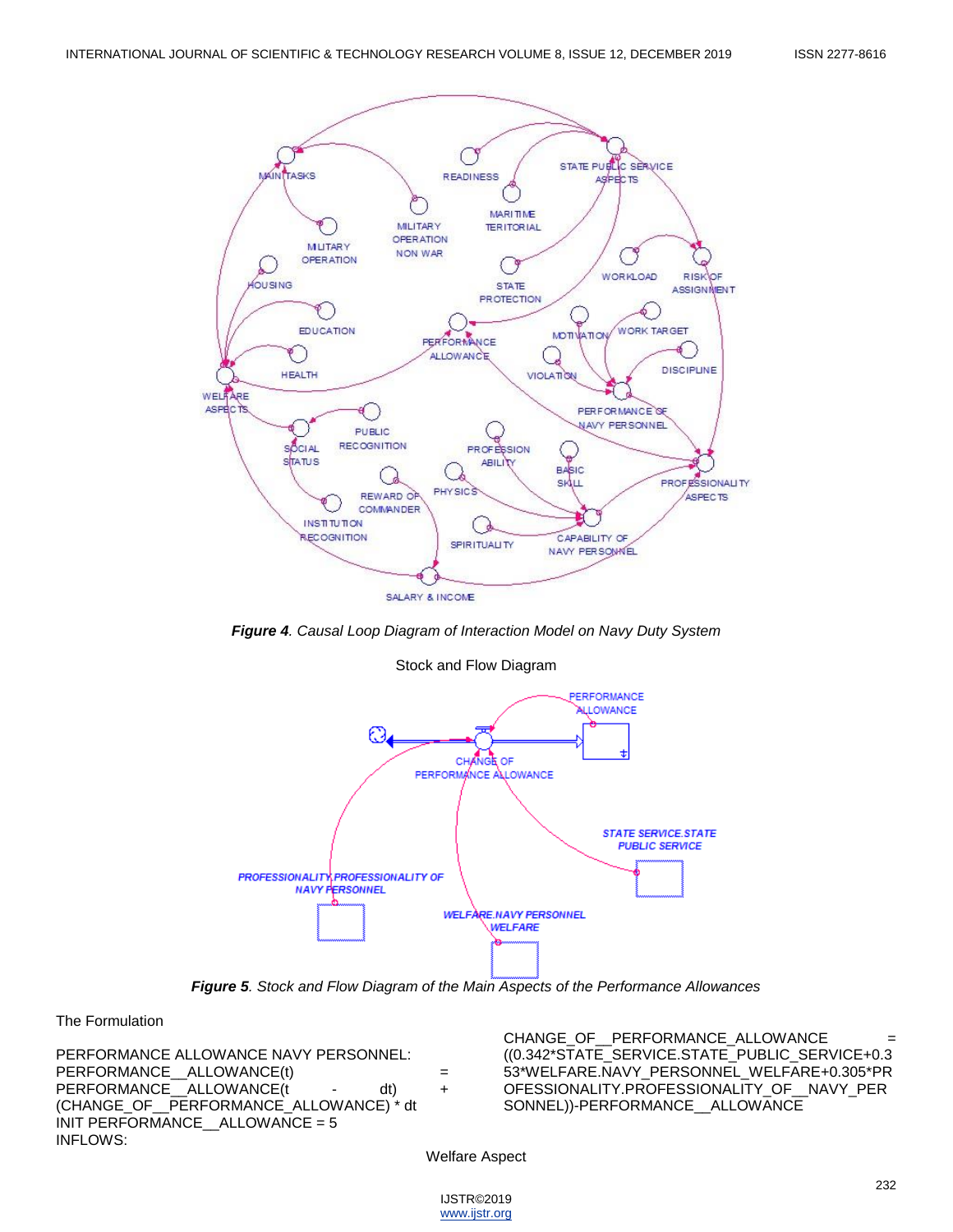

*Figure 6. Stock and Flow Diagram of the Welfare Navy Personnel Aspects* 



State Duty or Public Service Aspect Stock and Flow Diagram

*Figure 7. Stock and Flow Diagram of the State Duty or Public Service Aspects*

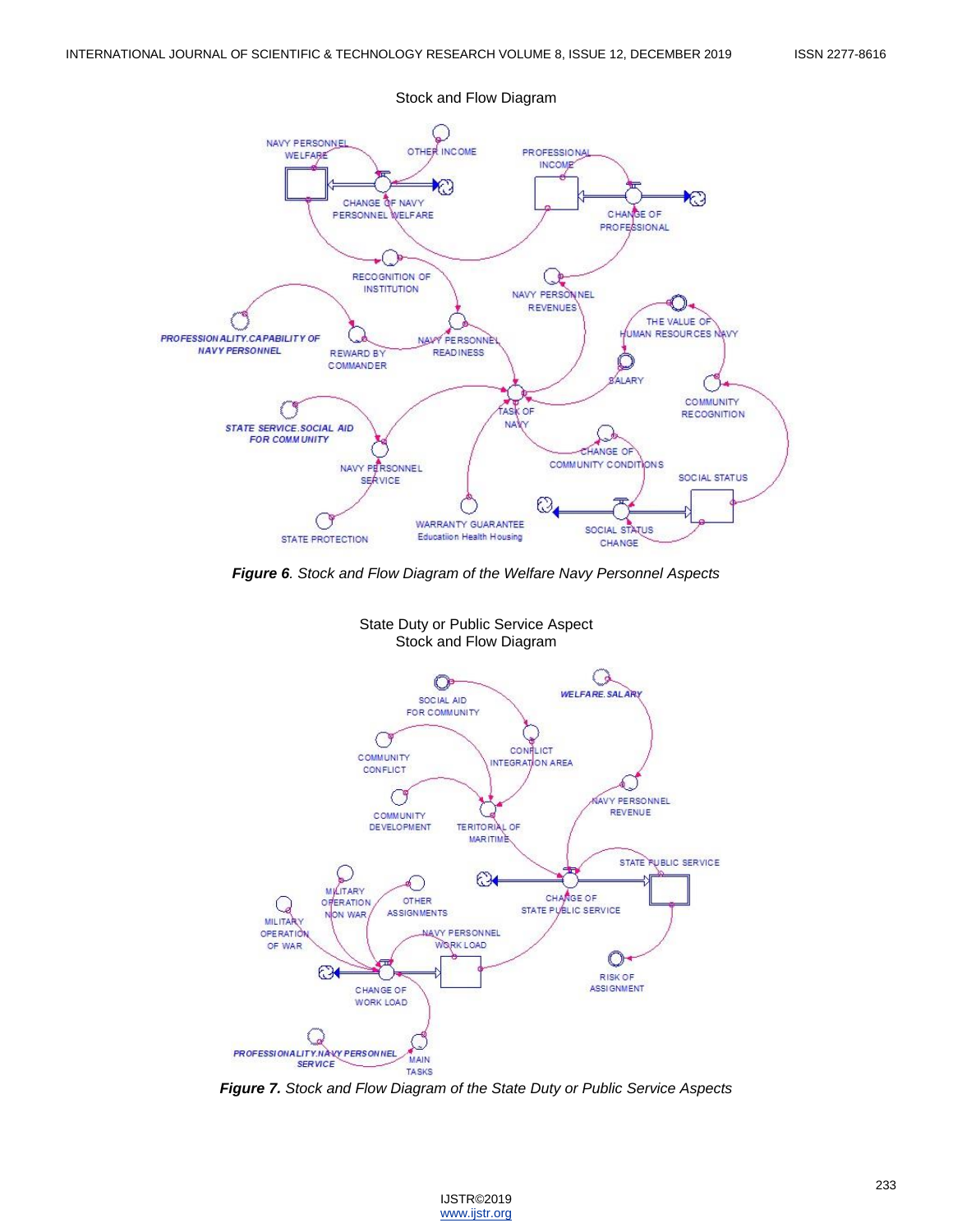### **3.3. The System Dynamic Model Simulation**

a. Scenario A: On the State Duty & Public Service Aspect, the Workload Improvement Policy that impacts on the increased Risk of Assignment. This policy is focused on the work or tasks of navy personnel who are at high risk. This work is usually done by special soldiers of navy personnel. This scenario is done with the aim to know the impact and influence of workload variable and the risk of assignment to the performance value of navy personnel as a system. Increased workloads based on special expertise or advanced expertise that will professionally affect the risk of assignment, which in turn may impact the Performance Allowances of navy personnel.

b. Scenario B: On the Welfare Aspect, the Professional Income Enhancement Policy for Navy Personnel.

This policy is carried out gradually every year for inflation, and include it in the performance allowance structure. Furthermore, this scenario runs on the model and will see its impact on the welfare aspect of the navy personnel and its effect on the performance allowance system. The objective is to obtain a policy evaluation score which is an indicator of the evaluation of the policy parameters. Another

goal is to get a score or index on the navy personnel welfare aspect along with all the criteria that have a significant effect on the performance allowance system. The score is an indicator for a comprehensive evaluation of the performance allowance system within the Navy. Furthermore, a model simulation was conducted to obtain a policy evaluation score which is an indicator of the evaluation parameters of the navy personnel allowance system. In addition, to get the value or score on the aspect of state public service and all the criteria that have a significant effect on performance allowance system. The score is an indicator for evaluation. The following figure is a Graph of the simulation results on the Performance Allowances evaluation model on the navy personnel Welfare Aspects and State & Public Service Aspects. Figure 8 shows the relationship between professional income, social status and welfare values of navy personnel.

Figure 9 shows the relationship between workload, the risk of assignment and the value of state & public service of navy personnel.



*Figure 8. Relationships Graph of Welfare Aspect* (Professional Income, Social Status, and Personnel Welfare)



(Workload, Risk of Assignment and State Public Services)

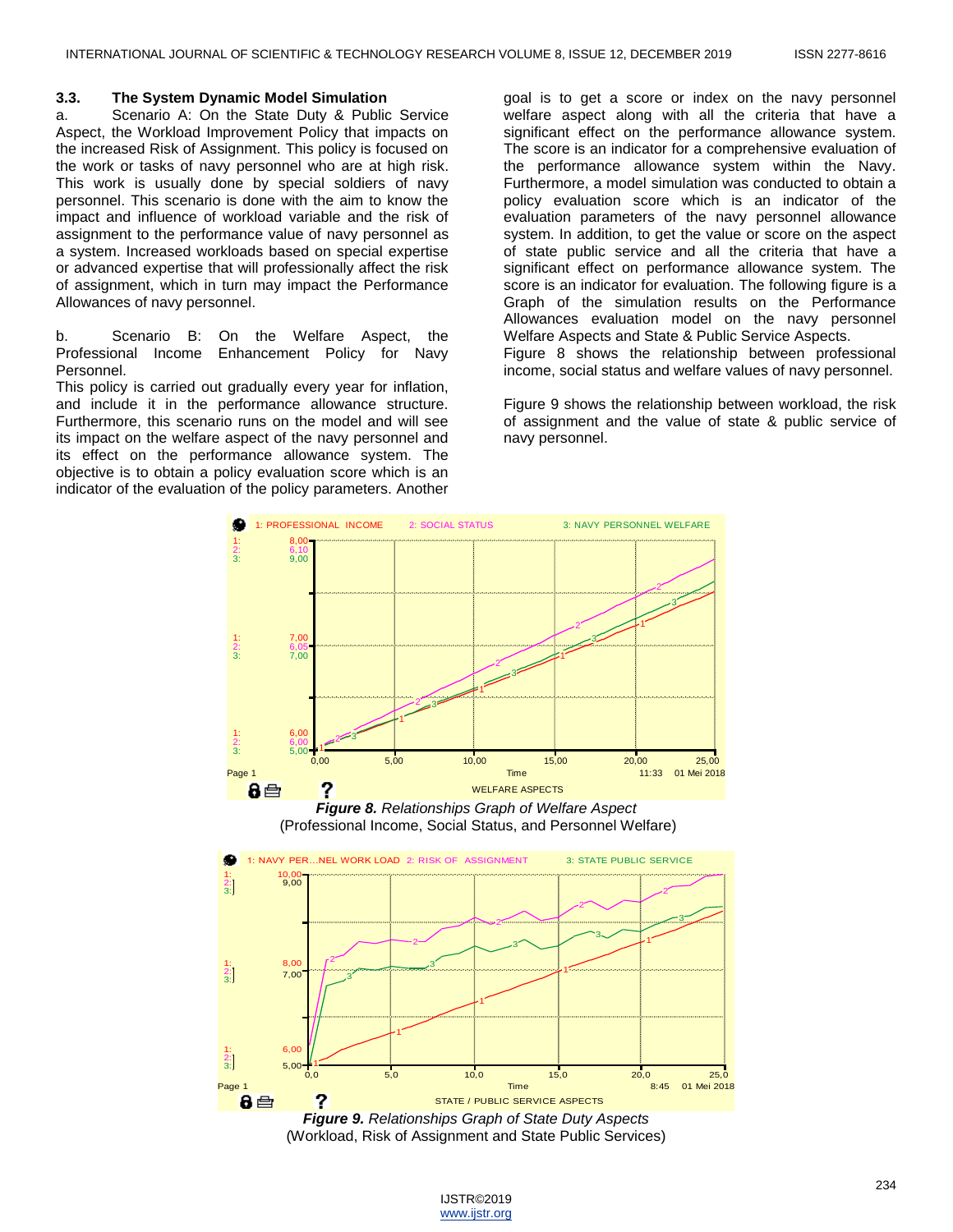In Figure 8. Relationships Graph of Professional Income, Social Status, and Personnel Welfare, it can be analyzed that the three variables have a significant linear relationship, it's meaning that the higher of the value of professional income the higher the impact on improving social status of navy personnel, and the higher as well as its impact on improving the welfare aspect of navy personnel. The navy personnel welfare aspect is also strongly influenced by Performance Allowance variables as a system that interacts. The evaluation score obtained on the aspect of navy personnel welfare are as follows:

-Evaluation Score of Performance Allowance: 8.31 (high: warning)

-Evaluation Score of Personnel Welfare Aspect: 8.20 (high; warning)

-Evaluation Score of Navy Professional Income: 7,51 (high; warning)

-Evaluation Score of Social Status: 6.09 (medium; moderate)

In Figure 9. Relationships Graph of Workload, Risk Assignment and State Public Services, it can be analyzed that if the scenario Increasing the workload of Navy soldiers performed then it will have a significant impact on the risk of assignment. At the time of workload increased gradually per year then the risk of assignment will also rise, similarly, the value of state & public service aspects will also go up, meaning that the variable workload of navy personnel soldiers significantly affects both aspects and variables. Furthermore, it can be analyzed also that the Increase Performance allowance of the navy personnel will also affect the rise of state & public Service aspects of Navy personnel. This can be seen in the evaluation modeling results, if it is simulated then the state public service aspect variable that has the key variable "workload" will have an impact on the navy personnel of risk Assignment variable, which then the variable will move the increased value on the aspect of public service to the countryThe evaluation scores obtained on the aspects of state public services are as follows: -Evaluation Score of Performance Allowance: 8.31 (high; warning)

-Evaluation Score of State & Public Service: 8.32 (high; warning)

Evaluation Score of Navy Personnel Workload: 9.22 (very high; alert)

Evaluation Score: Risk of Assignment: 8.99 (high; warning)

# **4. CONCLUSION**

The system dynamic model for policy evaluation of navy personnel on state-duty aspect has been done. The aspect of the welfare of navy personnel and the aspect of state public service of navy personnel is an aspect which significantly affecting the performance allowance policy provided to Navy Personnel. In this research, The model for policy evaluation on welfare and state-public service aspect of navy personnel has been done with system dynamic system. Modeling of system dynamics is a model that describes the interaction of all aspects and criteria that influence of the evaluation performance allowances system, especially on the welfare aspect and state public service of navy personnel. This evaluation model generates evaluation scores based on dimensions of aspects, criteria and time. The score is an indicator of the importance of a policy, which represents the policy being run or not, and to

determine which variables are most significantly influential. The simulated of scenario Policy 1 is "Increased of Navy Professional Income" The gradual increase is done annually by inflation, and incorporates the value of professional income into the performance allowances structure of the Navy Personnel. The analysis and evaluation are done thoroughly in the scenario and generates the evaluation score of the variables. The next simulated of scenario Policy 2 is "Workload Improvement Policy that impacts on increasing Risk of Assignment. The analysis and evaluation are done thoroughly in the scenario and generates the evaluation score of the variables. Based on the model evaluation result, it is found that the policy of increasing professional allowance and the policy of increasing the workload of the Navy Personnel has a significant impact on the performance of navy personnel which further improves the welfare aspect and the state public service aspect. So, in the end, this policy scenario must be programmed and executed to achieve the desired professionalism of the troops as a necessity to increase the performance allowance of the Navy Personnel.

# **ACKNOWLEDGMENT**

The authors greatly acknowledge the support from Jakarta State University UNJ, Esa Unggul University and Indonesian Navy Institution for providing necessary resources to carry out this research work. The authors are also grateful to the anonymous reviewers and journal editorial board for their many insightful comments, which have significantly improved this article.

# **REFERENCES**

- [1] Susilo A.K, Ahmadi, Okol S. Suharyo, 2017, Applied Of Impressed Current Cathodic Protection Design For Fuel Pipeline Network At Naval Base, Iranian Journal of Materials Science and Engineering, IJMSE, Iran University of Science & Technology Vol. 14 no 2.
- [2] Balan Sundarakani, Arijit Sikdar, and Sreejith Balasubramanian, 2014, "System Dynamics-based Modeling and Analysis of Greening the Construction Industry Supply Chain," International Journal of Logistics Systems and Management, vol. 18, no. 4, pp. 517-537.
- [3] Bryson J., 1995, Strategic Planning for Public and Nonprofit Organization: A guide to strengthening and sustaining organizational achievement. San Francisco: Jossey-Bass.
- [4] Hasenfeld Y., 1983, Human Service Organizations. Englewood Cliffs: Prentice Hall.
- [5] Imurana B. A., 2014, R.i K. Haruna, and Annin-Bonsu N. Kofi, "The Politics of Public Policy and Problems of Implementation in Africa: An Appraisal of Ghana's National Health Insurance Scheme in Ga East District," International Journal of Humanities and Social Science, vol. 4, no. 4, pp. 196-207.
- [6] Jay W. Forrester, 1997, Building a System Dynamics Model. Massachusetts: Massachusetts Institute of Technology.
- [7] Moyano I. J. M., E. Rich, S. Conrad, D. F. Andersen, and T. S. Stewart, 2008, "A Behavioral Theory of Insider-Threat Risks: A System Dynamics Approach," Transactions on Modeling and Computer Simulation, vol. 18, no. 2, pp. 72-98.